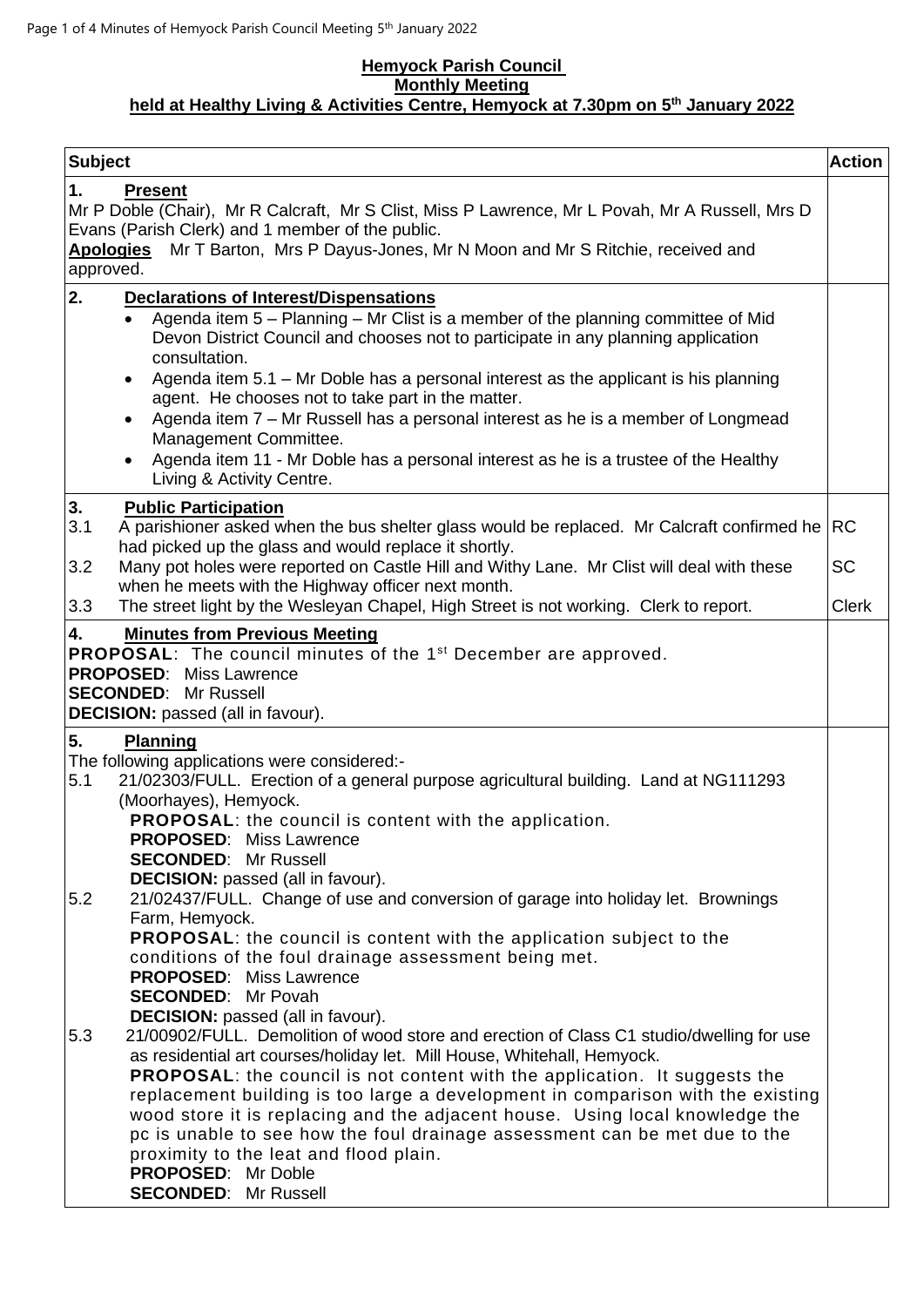|                                                                                        |                                                                                                                                                              | <b>DECISION:</b> passed (all in favour)         |          |                                      |  |  |  |
|----------------------------------------------------------------------------------------|--------------------------------------------------------------------------------------------------------------------------------------------------------------|-------------------------------------------------|----------|--------------------------------------|--|--|--|
|                                                                                        |                                                                                                                                                              | Permission granted on appeal noted for:-        |          |                                      |  |  |  |
| Appeal Ref: APP/Y1138/D/21/3280155. 19 Lower Millhayes, Hemyock. Retention of a<br>5.4 |                                                                                                                                                              |                                                 |          |                                      |  |  |  |
|                                                                                        | timber outbuilding to be used ancillary to the main house, retention of decking and<br>proposed installation of water supply and drainage pipes underground. |                                                 |          |                                      |  |  |  |
|                                                                                        |                                                                                                                                                              |                                                 |          |                                      |  |  |  |
| 6.                                                                                     | <b>Finance</b>                                                                                                                                               |                                                 |          |                                      |  |  |  |
| 6.1<br><b>INCOME</b>                                                                   |                                                                                                                                                              | Income and expenditure and bank reconciliation. |          |                                      |  |  |  |
|                                                                                        |                                                                                                                                                              |                                                 |          |                                      |  |  |  |
| <b>No</b>                                                                              | Amount                                                                                                                                                       | From                                            |          |                                      |  |  |  |
| 1                                                                                      | 100.00                                                                                                                                                       | AG Real, cemetery                               |          |                                      |  |  |  |
| $\overline{2}$                                                                         | 177.00                                                                                                                                                       | Skatepark donation                              |          |                                      |  |  |  |
| $\overline{3}$                                                                         | 20.00                                                                                                                                                        | Exe Valley Pizza donation, Longmead             |          |                                      |  |  |  |
| $\overline{\mathcal{A}}$                                                               | 20.00                                                                                                                                                        | Exe Valley Pizza donation, Longmead             |          |                                      |  |  |  |
| 5                                                                                      | 0.78                                                                                                                                                         | Interest, HSBC                                  |          |                                      |  |  |  |
| 6                                                                                      | 3.95                                                                                                                                                         | Interest, deposit                               |          |                                      |  |  |  |
| $\overline{7}$                                                                         | 0.04                                                                                                                                                         | Interest, GF                                    |          |                                      |  |  |  |
| 8                                                                                      | 0.11                                                                                                                                                         | Interest, P3                                    |          |                                      |  |  |  |
| <b>EXPENDITURE</b>                                                                     |                                                                                                                                                              |                                                 |          |                                      |  |  |  |
| No                                                                                     | Amount   Payee                                                                                                                                               |                                                 |          | Reason                               |  |  |  |
|                                                                                        | 1.<br>4,390.84                                                                                                                                               | J Stevens                                       |          | Balance of trim trail, Longmead      |  |  |  |
|                                                                                        | 2.<br>462.00                                                                                                                                                 | N Page                                          |          | P3 footpath work                     |  |  |  |
|                                                                                        | 3.<br>8.00                                                                                                                                                   | <b>HSBC</b>                                     |          | Bank charge                          |  |  |  |
|                                                                                        | 4.                                                                                                                                                           | 135.00   K Amor                                 |          | Toilet cleaning                      |  |  |  |
| 5.                                                                                     | 127.50                                                                                                                                                       | I Pike                                          |          | Village maintenance                  |  |  |  |
| 6.                                                                                     | 723.31                                                                                                                                                       | D Evans                                         |          | Wages and expenses                   |  |  |  |
|                                                                                        | 7.<br>48.64                                                                                                                                                  | Npower                                          |          | Electricity, toilets                 |  |  |  |
| 8.                                                                                     | 16.00                                                                                                                                                        | Hemyock Parish Hall                             |          | Room hire                            |  |  |  |
|                                                                                        | 36.00<br>9.                                                                                                                                                  | <b>DALC</b>                                     |          | Training                             |  |  |  |
|                                                                                        | 1507.20<br>10 <sub>1</sub>                                                                                                                                   | Ashfords                                        |          | Legal advice, CMG                    |  |  |  |
|                                                                                        | 11<br>40.00                                                                                                                                                  | <b>ICO</b>                                      |          | Data protection fee                  |  |  |  |
|                                                                                        | 12 <sub>1</sub><br>1,000.00                                                                                                                                  | <b>BSG</b>                                      |          | Donation                             |  |  |  |
|                                                                                        | 13<br>83.40                                                                                                                                                  | The Play Inspection                             |          | Play area inspection, Longmead       |  |  |  |
|                                                                                        | 40.00<br>14<br>15<br>30.00                                                                                                                                   | Mrs Kingston<br>Mr Allen                        |          | Xmas competition<br>Xmas competition |  |  |  |
|                                                                                        | 16<br>10.00                                                                                                                                                  | Mr Porter                                       |          | Xmas competition                     |  |  |  |
|                                                                                        | 17<br>10.00                                                                                                                                                  | Miss Cooling                                    |          | Xmas competition                     |  |  |  |
|                                                                                        | 18<br>10.00                                                                                                                                                  | Mr Austen                                       |          | Xmas competition                     |  |  |  |
|                                                                                        | 19<br>18.00                                                                                                                                                  | <b>Unity Bank</b>                               |          | Bank charge                          |  |  |  |
|                                                                                        | <b>BANK RECONCILIATION</b>                                                                                                                                   |                                                 |          |                                      |  |  |  |
|                                                                                        |                                                                                                                                                              |                                                 |          |                                      |  |  |  |
| Account                                                                                |                                                                                                                                                              |                                                 |          | Amount                               |  |  |  |
| HSBC Community a/c                                                                     |                                                                                                                                                              |                                                 |          | 469.72                               |  |  |  |
| <b>HSBC Deposit</b>                                                                    |                                                                                                                                                              |                                                 |          | 94,347.47                            |  |  |  |
| <b>Unity Trust Bank current</b>                                                        |                                                                                                                                                              |                                                 |          | 100.00                               |  |  |  |
| Unity Trust Bank deposit                                                               |                                                                                                                                                              |                                                 |          | 61,291.91                            |  |  |  |
| <b>Unity Trust Bank GF</b>                                                             |                                                                                                                                                              |                                                 |          | 711.01                               |  |  |  |
| Unity Trust Bank P3                                                                    |                                                                                                                                                              |                                                 | 1,762.32 |                                      |  |  |  |

Skipton 1-year Bond 86,906.18 United Trust Bank 79,613.87

Total 325,202.48

**PROPOSAL**: that the income is agreed and the above cheques/payments are paid/agreed. **PROPOSED**: Miss Lawrence **SECONDED:** Mr Povah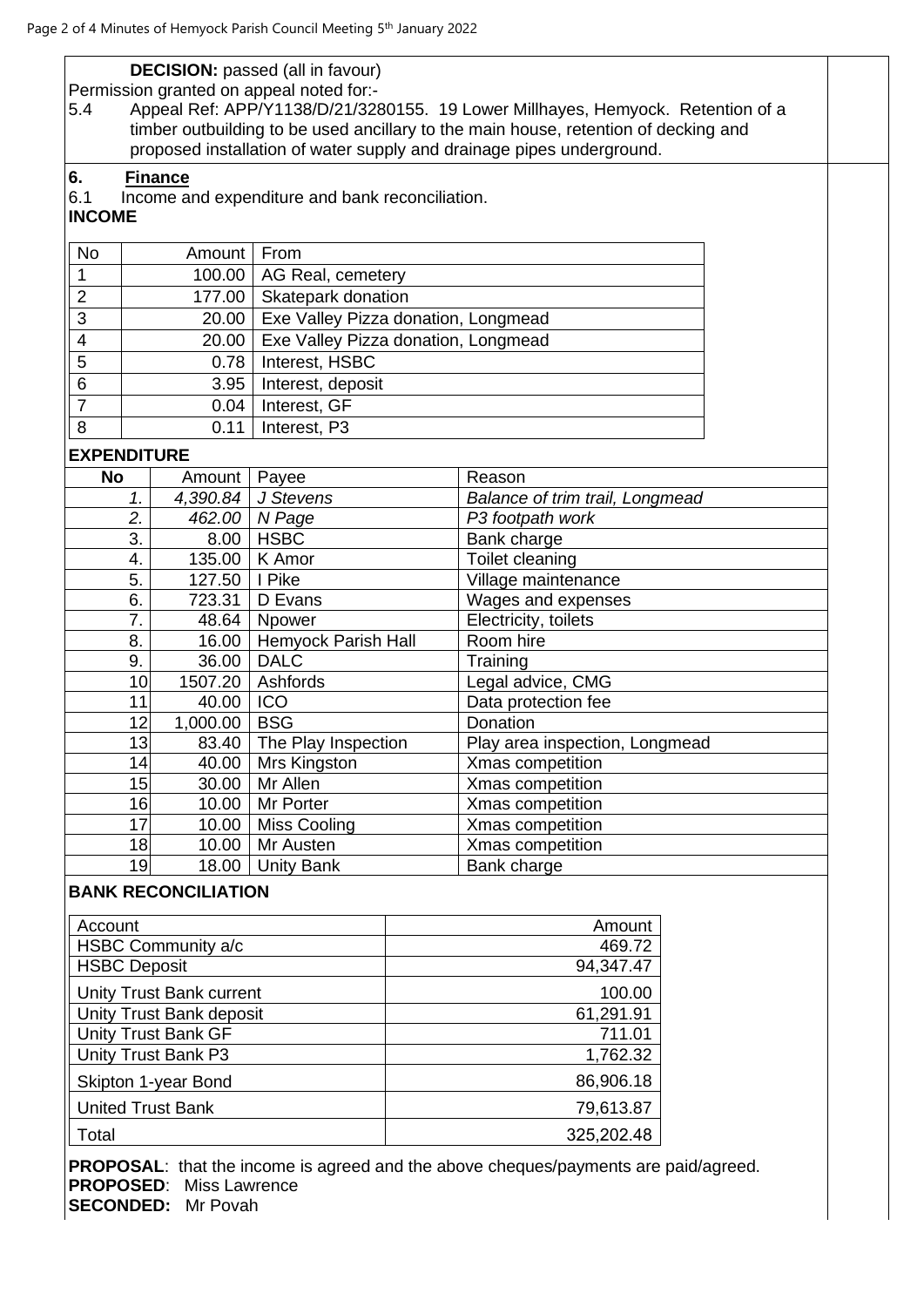|                                | <b>DECISION:</b> passed (all in favour). Clerk was asked to review investment levels to keep<br>within Investor Compensation Scheme.                                                                                                                                                                                                                                                                                                                                                                                                                                                                                                                                                                                                                                        | <b>Clerk</b>                                                                     |  |  |  |  |  |
|--------------------------------|-----------------------------------------------------------------------------------------------------------------------------------------------------------------------------------------------------------------------------------------------------------------------------------------------------------------------------------------------------------------------------------------------------------------------------------------------------------------------------------------------------------------------------------------------------------------------------------------------------------------------------------------------------------------------------------------------------------------------------------------------------------------------------|----------------------------------------------------------------------------------|--|--|--|--|--|
| 7.<br>7.1<br>7.2<br>7.3<br>7.4 | Longmead<br>Overflow car park area – Mr Russell and Mr Povah will meet on site and prepare a design<br>specification. Mr Clist will enquire whether planning permission is necessary. The clerk was<br>asked to contact two individuals to see if she could clarify who owns a small parcel of land<br>adjacent to Longmead/Industrial Estate.<br>Request for permission to use temporary floodlights at Longmead. Clerk to advise the<br>requester to approach Longmead Management Group in the first instance.<br>Following Mr Ritchie's resignation from Longmead Management Group it was agreed to<br>appoint Mrs Dayus-Jones as the new representative.<br>Play Area Inspection – the clerk was instructed to refer any issues to the installer for<br>comment/action. | AR/LP<br><b>SC</b><br><b>Clerk</b><br><b>Clerk</b><br><b>PDJ</b><br><b>Clerk</b> |  |  |  |  |  |
| 8.                             | <b>Correspondence</b>                                                                                                                                                                                                                                                                                                                                                                                                                                                                                                                                                                                                                                                                                                                                                       |                                                                                  |  |  |  |  |  |
| 8.1                            | Email from MDDC with regard to grass cutting.<br>PROPOSAL: that MDDC is instructed to cut the grass for 2022 at a cost of £1,090.87.<br><b>PROPOSED: Miss Lawrence</b><br><b>SECONDED:</b> Mr Povah<br><b>DECISION:</b> passed (all in favour).                                                                                                                                                                                                                                                                                                                                                                                                                                                                                                                             |                                                                                  |  |  |  |  |  |
| 9<br>9.1                       | <b>Community Land</b><br>Mr Barton had spoken with the landowners with regard to the pc gaining access to the<br>community land. They are happy to enter into a legal agreement now to ensure the council<br>has access to the community land from the north.<br><b>PROPOSAL:</b> that the pc instructs its legal advisers to draft the paperwork to give the pc<br>access to the community land from the north.<br><b>PROPOSED: Mr Clist</b><br><b>SECONDED:</b> Mr Doble<br>DECISION: passed (all in favour). Mr Povah abstained from voting. The clerk was asked to<br>arrange a site visit with Cavanna to see how the site is developing.                                                                                                                              |                                                                                  |  |  |  |  |  |
| 10.                            | <b>Matters Arising</b>                                                                                                                                                                                                                                                                                                                                                                                                                                                                                                                                                                                                                                                                                                                                                      |                                                                                  |  |  |  |  |  |
| 10.1                           | Pump – Mr Russell updated councillors following his meeting with expert restorers. The<br>expert suggested the Pump was in good condition and would not require any work for<br>approximately 4-5 years. It was agreed that no further action would be taken at this time with<br>regard to both refurbishment and attempting to claim any consequential losses.                                                                                                                                                                                                                                                                                                                                                                                                            |                                                                                  |  |  |  |  |  |
| 11.<br>11.1                    | <b>Blackdown Healthy Living &amp; Activities Centre</b><br>Tree work - clerk to chase response from tree surgeon.                                                                                                                                                                                                                                                                                                                                                                                                                                                                                                                                                                                                                                                           | <b>Clerk</b>                                                                     |  |  |  |  |  |
| 12.                            | <b>Items raised by Clerk Nothing to report.</b>                                                                                                                                                                                                                                                                                                                                                                                                                                                                                                                                                                                                                                                                                                                             |                                                                                  |  |  |  |  |  |
| 13.<br>13.1                    | Items raised by chairman<br>Venue for council meetings. Mr Doble asked for comments and thoughts on where the pc<br>should hold its meetings. Mr Povah suggested the venue should remain at the Parish Hall.<br>It was agreed that the next meeting would be held at the Parish Hall but that the matter would<br>be kept under review.                                                                                                                                                                                                                                                                                                                                                                                                                                     |                                                                                  |  |  |  |  |  |
|                                | Post meeting there was a consensus that the council should meet at the Healthy Living & Activities<br>Centre whilst the Covid pandemic continues.                                                                                                                                                                                                                                                                                                                                                                                                                                                                                                                                                                                                                           |                                                                                  |  |  |  |  |  |
| 14.                            | Items raised by councillors Nothing to report.                                                                                                                                                                                                                                                                                                                                                                                                                                                                                                                                                                                                                                                                                                                              |                                                                                  |  |  |  |  |  |
| 15.<br>15.1                    | <b>Public Participation</b><br>It was reported that there is a problem with dog mess at the turbary. Refer to Commons<br>Management Group.                                                                                                                                                                                                                                                                                                                                                                                                                                                                                                                                                                                                                                  |                                                                                  |  |  |  |  |  |
| 16.                            | <b>PR</b> Nothing to report.                                                                                                                                                                                                                                                                                                                                                                                                                                                                                                                                                                                                                                                                                                                                                |                                                                                  |  |  |  |  |  |
| 17.                            | <b>Date of next Meeting</b><br>Wednesday 2 <sup>nd</sup> February 2022 at 7.30pm, Blackdown Healthy Living & Activities Centre,<br>Hemyock.                                                                                                                                                                                                                                                                                                                                                                                                                                                                                                                                                                                                                                 |                                                                                  |  |  |  |  |  |